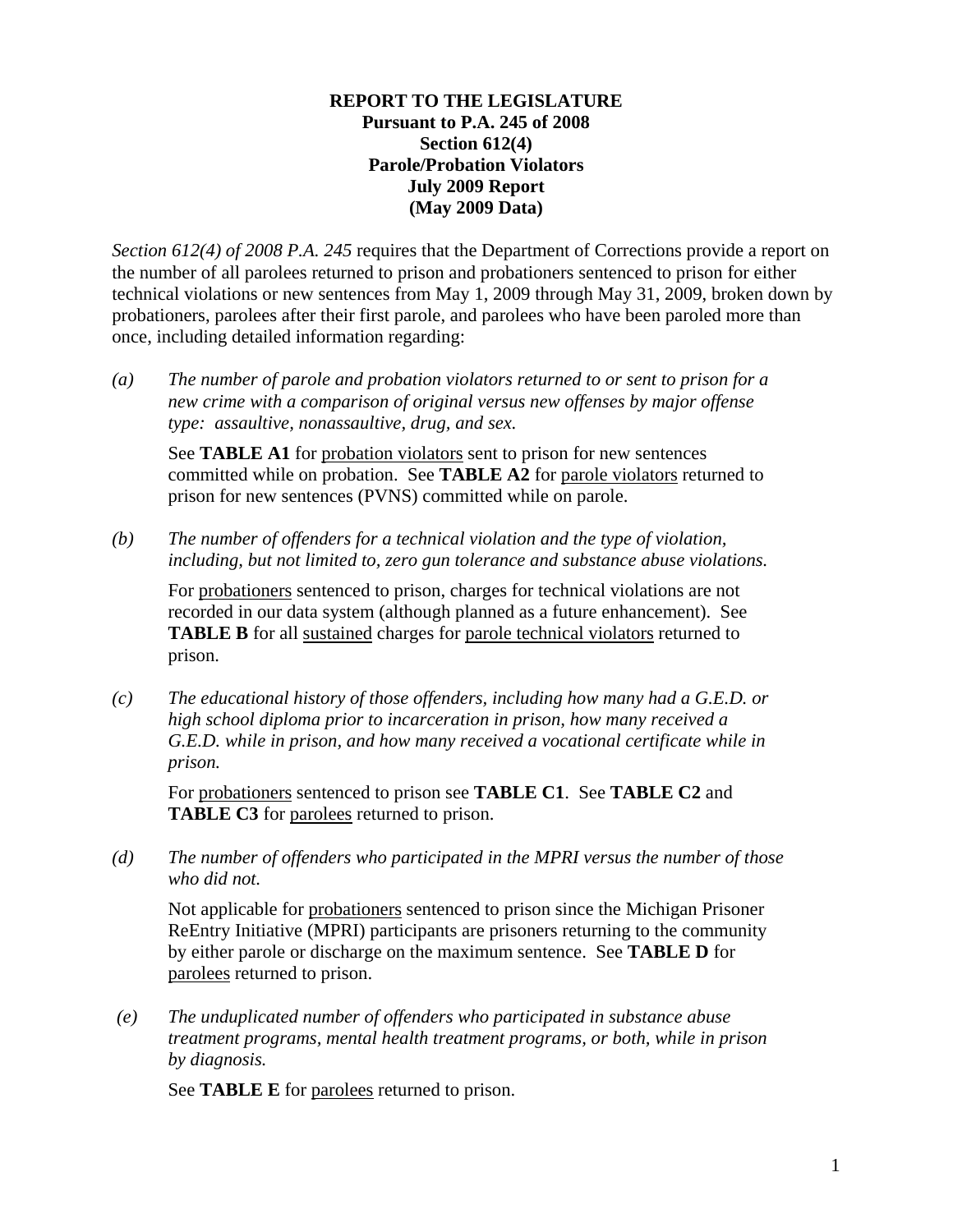# **SUMMARY TABLE**

# **A. Probationers Committed to Prison by Commitment Type**

## **May 1, 2009 - May 31, 2009**

| <b>Commitment Type</b>                 |     |  |
|----------------------------------------|-----|--|
| <b>Probation Violator Technical</b>    | 68  |  |
| <b>Probation Violator New Sentence</b> | 140 |  |
| Total                                  | 208 |  |

# **B. Parole Violators Returned to Prison by Return Type \***

| <b>Return Type</b>                                               | <b>First Parole</b> | Reparoles | Total      |
|------------------------------------------------------------------|---------------------|-----------|------------|
| <b>Parole Violator Technical</b><br>Parole Violator New Sentence | 106<br>124          | 39<br>30  | 145<br>154 |
| ⊺otal                                                            | 230                 | 69        | 299        |

# **May 1, 2009 - May 31, 2009**

\* Excluding 2 PVNS commitments for a prior offense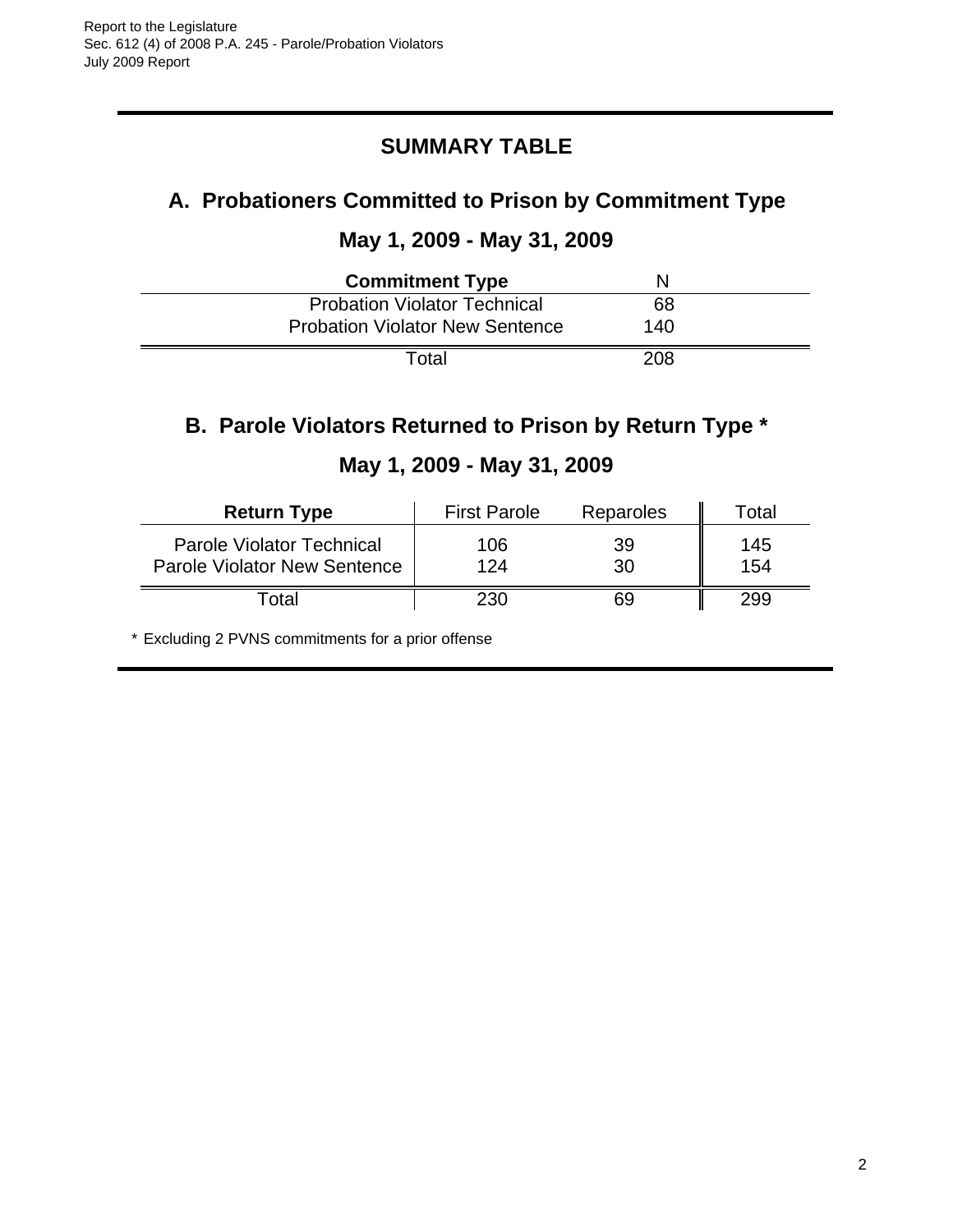## **TABLE A1: Probation Violators Sent to Prison For New Sentences Committed while on Probation By Original Crime versus New Crime:**

|                            | <b>New Crime on Probation</b> |            |      |               |       |
|----------------------------|-------------------------------|------------|------|---------------|-------|
| <b>Original Probation</b>  |                               | Other      |      | Other         |       |
| <b>Crime</b>               | <b>CSC</b>                    | Assaultive | Drug | Nonassaultive | Total |
| <b>CSC</b>                 |                               |            |      |               |       |
| <b>Other Assaultive</b>    | 3                             | 18         |      | 6             | 29    |
| Drug                       |                               | 13         | 13   |               | 36    |
| <b>Other Nonassaultive</b> | 5                             | 17         | 5    | 39            | 66    |
| Not Reported*              |                               |            |      |               | 5     |
| Total                      |                               | 51         | 22   | 56            | 40    |

# **May 1, 2009 - May 31, 2009**

Note: Probation technical violators sent to prison may have pending charges for offenses committed while on probation, but the above table includes only probation violators committed with a new sentence.

\* Most commonly due to out of state probation cases where the original probation offense is not recorded.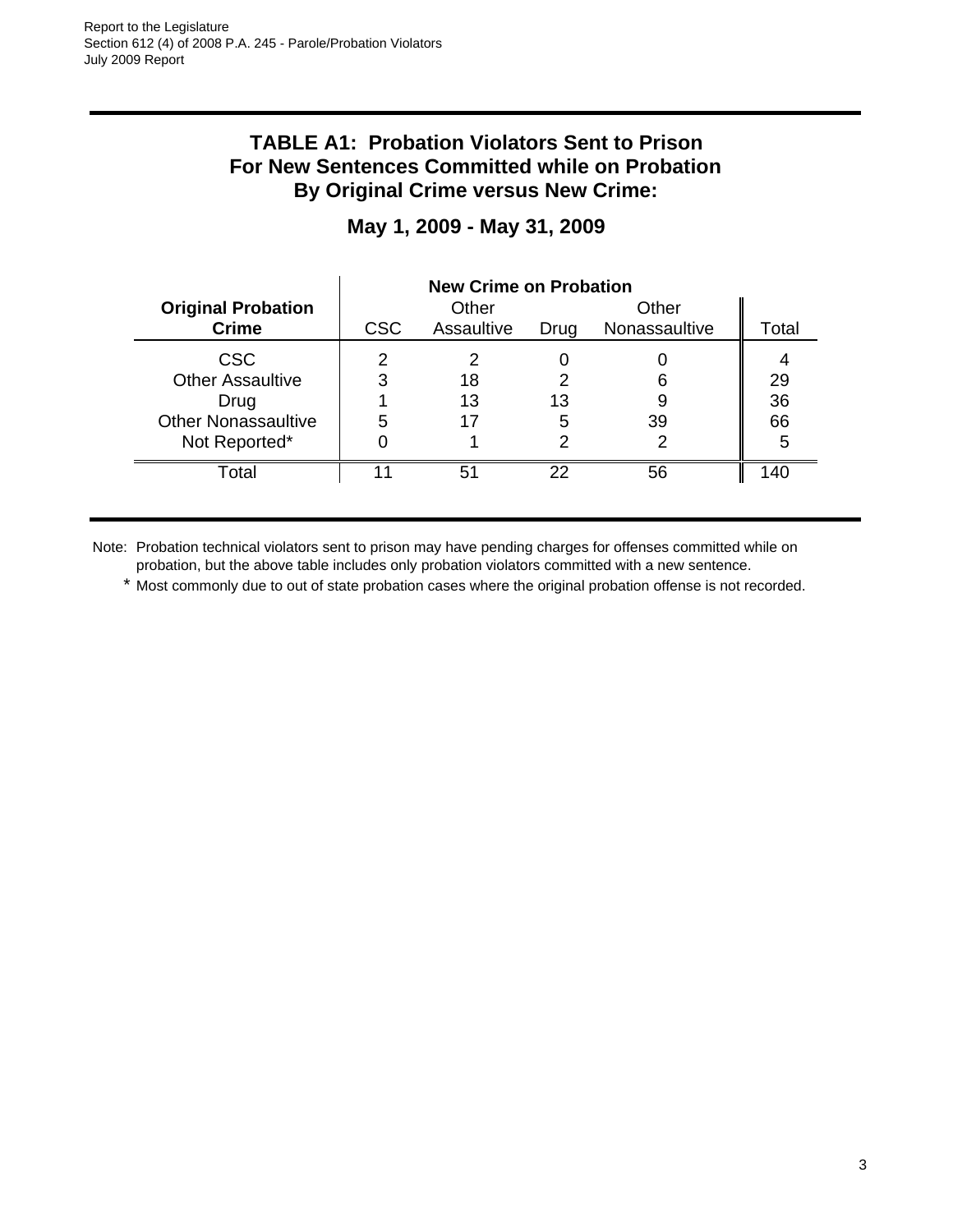## **TABLE A2: Parole Violator New Sentence (PVNS) Intake First Parole versus Reparole By Original Crime versus New Crime:**

**May 1, 2009 - May 31, 2009**

# **PVNS - First Parole from Current Prison Term**

| <b>Original Crime</b>   | <b>New Crime on Parole</b> |            |      |               |               |
|-------------------------|----------------------------|------------|------|---------------|---------------|
| from which              |                            | Other      |      | Other         |               |
| <b>Paroled</b>          | <b>CSC</b>                 | Assaultive | Drug | Nonassaultive | Total         |
| <b>CSC</b>              |                            |            |      |               |               |
| <b>Other Assaultive</b> |                            | 16         |      | 16            | 38            |
| Drug                    |                            | 3          | 9    |               | 19            |
| Other Nonassaultive     |                            | 15         |      | 44            | 67            |
| Total                   | 3                          | 34         | 20   | 67            | $\mathcal{D}$ |

# **PVNS - Reparole from Current Prison Term**

| <b>Original Crime</b>      | <b>New Crime on Parole</b> |            |      |               |       |
|----------------------------|----------------------------|------------|------|---------------|-------|
| from which                 |                            | Other      |      | Other         |       |
| <b>Paroled</b>             | <b>CSC</b>                 | Assaultive | Drug | Nonassaultive | Total |
| <b>CSC</b>                 |                            |            |      |               |       |
| <b>Other Assaultive</b>    |                            |            |      |               |       |
| Drug                       |                            |            |      |               | 6     |
| <b>Other Nonassaultive</b> |                            |            |      |               | 16    |
| Total                      |                            |            |      | 15            | 30    |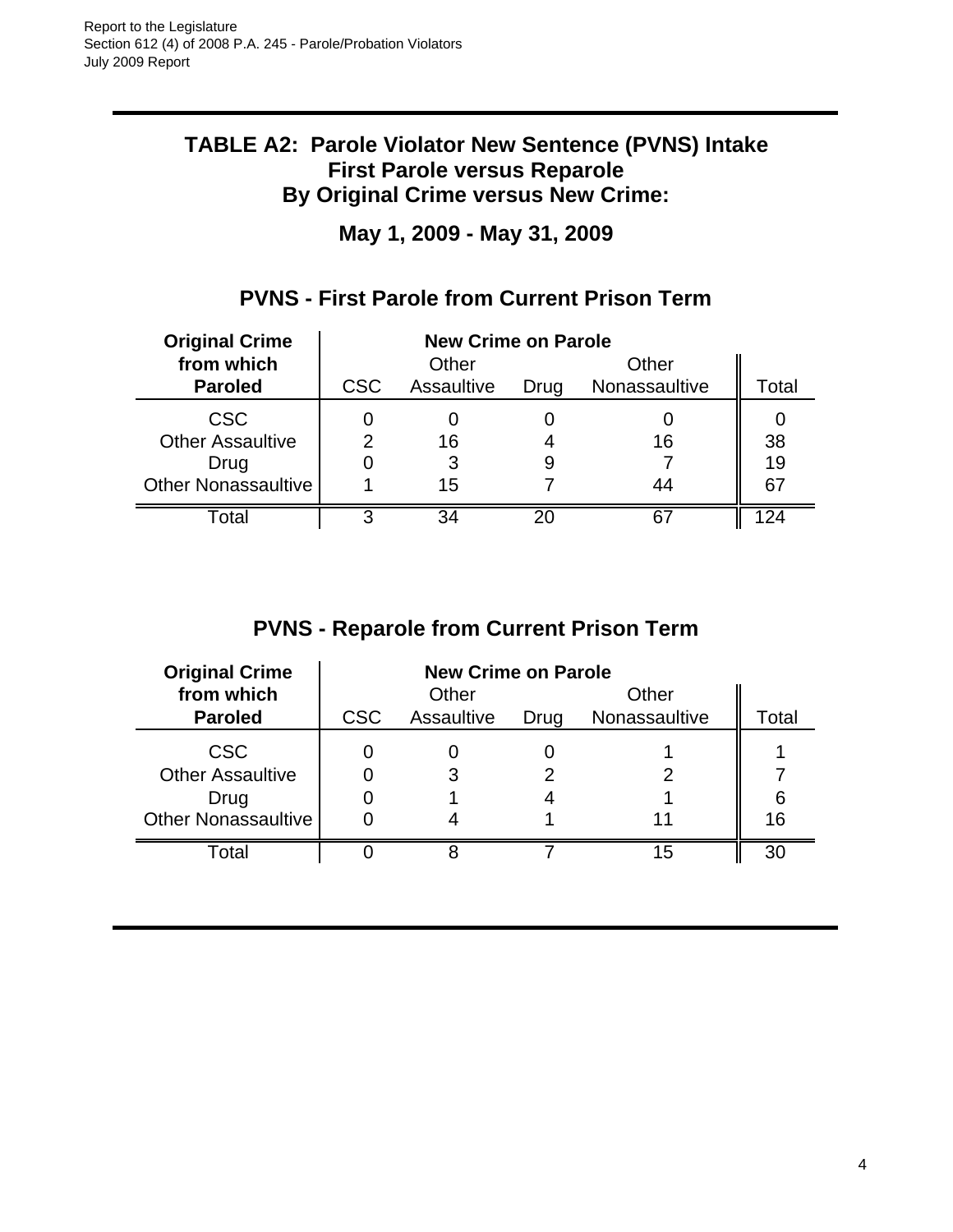# **TABLE B: All Sustained Charges for Parole Violator Technical Returns to Prison\* First Parole from Current Prison Term May 1, 2009 - May 31, 2009**

| Charges*                                                          | N                       |
|-------------------------------------------------------------------|-------------------------|
| 01 Contact agent no later than first business day after release   | $\overline{32}$         |
| 02 Must not change residence                                      | 12                      |
| 03 Must not leave state                                           | 12                      |
| 04 Not engage in any behavior that constitutes a violation        | 116                     |
| 05 Comply with alcohol and drug testing ordered by field agent    | $\overline{2}$          |
| 06 Not associate with anyone you know to have a felony record     | 3                       |
| 07 Must not own or possess a firearm                              | 3                       |
| 08 Must not own, possess or use any object as a weapon            | $\overline{\mathbf{4}}$ |
| 09 Make earnest efforts to find and maintain employment           | 1                       |
| 09 Must comply special conditions, written and verbal order.      | $\overline{c}$          |
| 1.0 No contact with any child                                     | $\overline{2}$          |
| 1.11 Sex Offender registration, provide address data & ID         | $6\phantom{1}$          |
| 1.12 Not own computer or device capable of connecting to Internet | 4                       |
| 1.2 Responsible adult present if with child 17 or under           | $\overline{\mathbf{4}}$ |
| 1.4 Not purchase/possess/use sexually stimulating material        | 3                       |
| 1.5 Treatment program (sex offender) as approved by agent         | 1                       |
| 1.6 1000' from student safety zone (kindergarten through 12th)    | 3                       |
| 1.9 Not possess/use photo equipment/photo development equip       | $\overline{c}$          |
| 10 Must comply w/special conditions, written and verbal orders    | $\overline{4}$          |
| 2.0 Not use/possess alcohol/intoxicants or in place served        | 11                      |
| 2.1 Complete Sub Abuse or Re-Entry Program as referred by agent   | $\overline{2}$          |
| 2.1 Complete Sub Abuse Treatment Program as referred by agent     | 5                       |
| 3.0 Take medication as prescribed by licensed physician           | 1                       |
| 3.4 Complete Program                                              | 3                       |
| 3.4 Complete Sub Abuse Treatment Program as referred by agent     | 1                       |
| 3.7 Complete tether program                                       | 11                      |
| 4.0 Not enter (city/county/other location) w/out agent consent    | 1                       |
| 4.16 Obey all court orders                                        | 1                       |
| 4.19 Global Positioning System monitoring                         | 1                       |
| 4.4 Abide by a specified curfew as directed                       | $\overline{7}$          |
| 4.5 No contact/or within 500' home/school/employment of (name)    | 5                       |
| 4.6 No contact                                                    | 1                       |
| 5.0 May not drive without agent consent                           | 3                       |
| 5.1 May not drive                                                 | 1                       |
| 7.0 No checking account, charge account or credit card            | $\overline{c}$          |
| 7.5 State Costs                                                   | 1                       |

\* Most parolees returned for Technical Violations have multiple charges.

Some parolees returned recently for Technical Violations may have pending charges not yet sustained. These numbers reflect only charges sustained through formal hearings.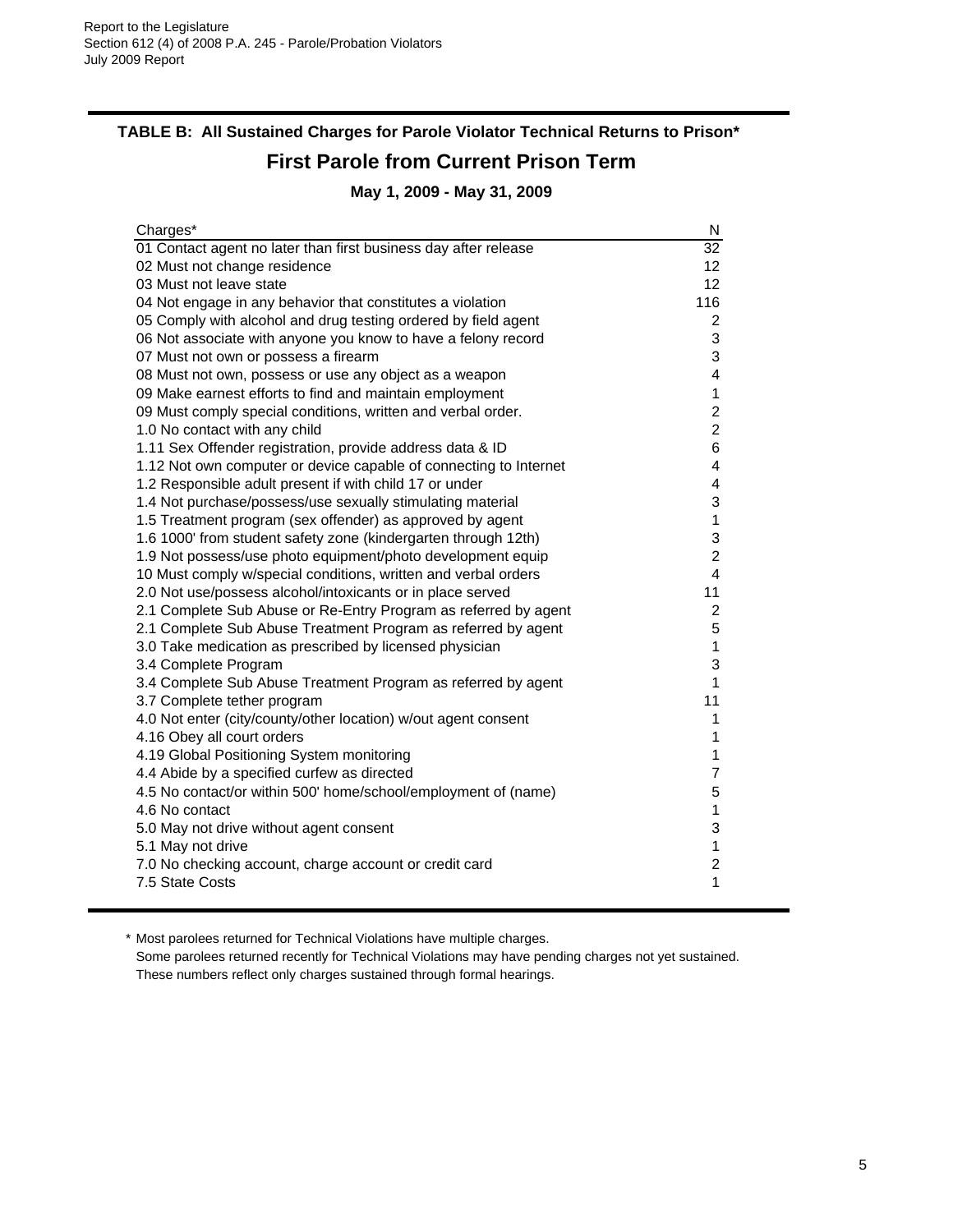# **TABLE B (cont.): All Sustained Charges for Parole Violator Technical Returns to Prison\***

# **Reparole from Current Prison Term**

## **May 1, 2009 - May 31, 2009**

| Charges*                                                          | N  |
|-------------------------------------------------------------------|----|
| 01 Contact agent no later than first business day after release   | 20 |
| 02 Must not change residence                                      | 5  |
| 03 Must not leave state                                           | 5  |
| 04 Not engage in any behavior that constitutes a violation        | 46 |
| 06 Not associate with anyone you know to have a felony record     | 2  |
| 07 Must not own or possess a firearm                              | 2  |
| 08 Must not own, possess or use any object as a weapon            |    |
| 1.0 No contact with any child                                     |    |
| 1.12 Not own computer or device capable of connecting to Internet |    |
| 1.6 1000' from student safety zone (kindergarten through 12th)    |    |
| 2.0 Not use/possess alcohol/intoxicants or in place served        | 4  |
| 2.1 Complete Sub Abuse or Re-Entry Program as referred by agent   | 6  |
| 2.1 Complete Sub Abuse Treatment Program as referred by agent     |    |
| 3.4 Complete Program                                              | 2  |
| 4.4 Abide by a specified curfew as directed                       | 4  |
| 4.5 No contact/or within 500' home/school/employment of (name)    | 2  |
| 5.1 May not drive                                                 |    |

\* Most parolees returned for Technical Violations have multiple charges. Some parolees returned recently for Technical Violations may have pending charges not yet sustained. These numbers reflect only charges sustained through formal hearings.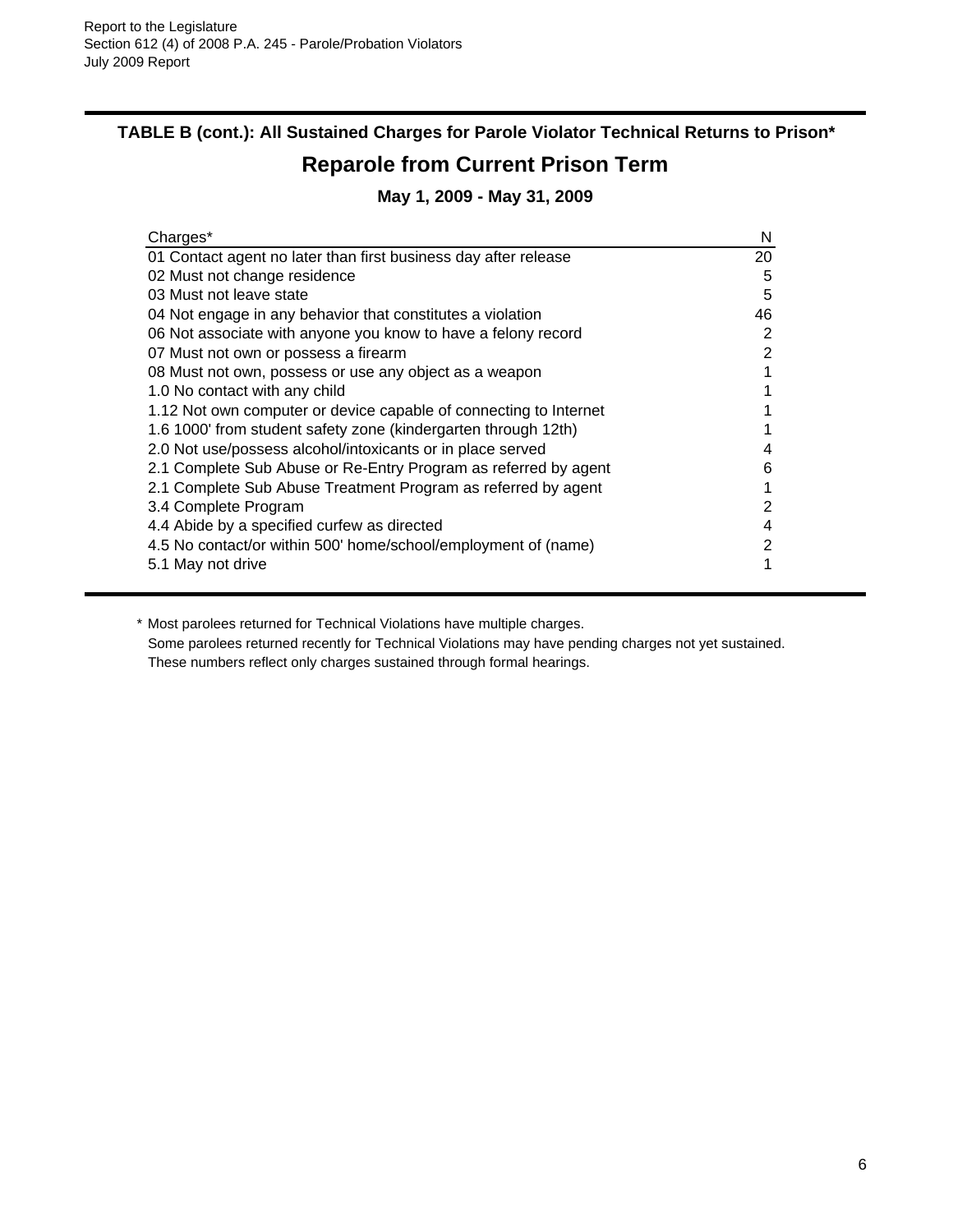# **TABLE C1: Probationers Committed to Prison by Commit Type By Academic Education Status at Time of Prison Admission**

# **May 1, 2009 - May 31, 2009**

| <b>Commitment Type</b>                 | No GED<br>or Diploma | At Least GED<br>or Diploma |  |
|----------------------------------------|----------------------|----------------------------|--|
| <b>Probation Violator Technical</b>    | 44.1%                | 55.9%                      |  |
| <b>Probation Violator New Sentence</b> | 60.7%                | 39.3%                      |  |

**\*** Reported academic education status for probation violators committed to prison is now based on data verified in the Offender Education Tracking System (OETS) rather than self-reporting at intake.

<sup>1</sup> Subject to pending verification of 5 cases

<sup>2</sup> Subject to pending verification of 2 cases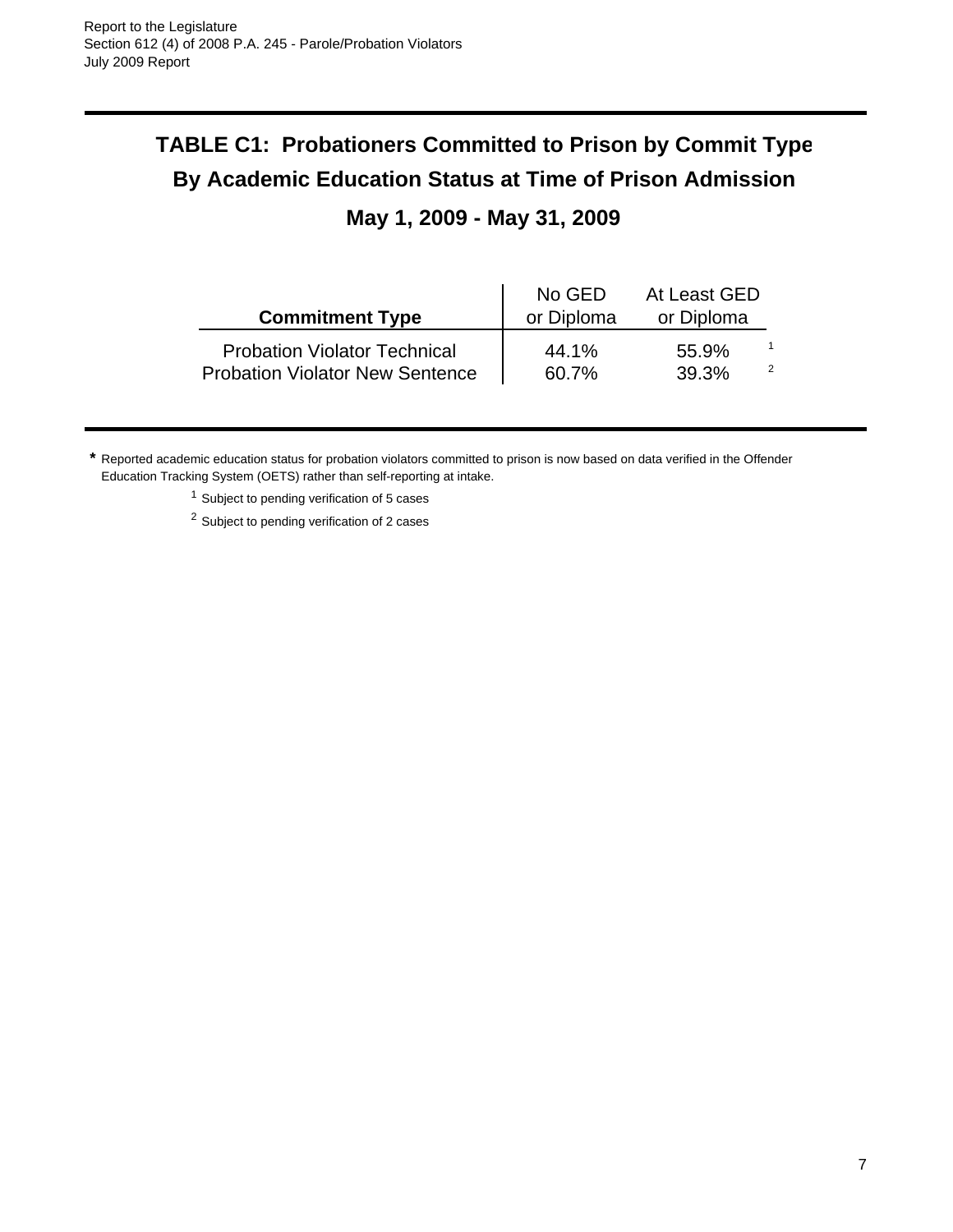## **TABLE C2: Academic Education Status of Parolees Returned to Prison by Return Type**

## **May 1, 2009 - May 31, 2009**

### **First Parole from Current Prison Term**

# **GED or Diploma\***

|                                                           |                    |                | <b>Before</b>  | During              |              |
|-----------------------------------------------------------|--------------------|----------------|----------------|---------------------|--------------|
|                                                           | Pending            |                | Current        | Current             | After        |
| <b>Return Type</b>                                        | Verification       | None           | Prison Term    | Prison Term Paroled |              |
| Parole Violator Technical<br>Parole Violator New Sentence | $0.0\%$<br>$0.0\%$ | 26.4%<br>21.8% | 53.8%<br>55.6% | 17.9%<br>21.8%      | 1.9%<br>0.8% |

### **Reparole from Current Prison Term**

|                                                           | <b>GED or Diploma*</b> |                |                          |                                 |                 |
|-----------------------------------------------------------|------------------------|----------------|--------------------------|---------------------------------|-----------------|
|                                                           | Pending                |                | <b>Before</b><br>Current | During<br>Current               | After           |
| <b>Return Type</b>                                        | Verification           | None           |                          | Prison Term Prison Term Paroled |                 |
| Parole Violator Technical<br>Parole Violator New Sentence | $0.0\%$<br>$0.0\%$     | 35.9%<br>20.0% | 30.8%<br>46.7%           | 33.3%<br>30.0%                  | $0.0\%$<br>3.3% |

\* New data has allowed increased accuracy in determining actual graduation dates which has resulted in shifts in %'s across return types as compared to previous months.

# **TABLE C3: Parolees Returned to Prison by Return Type Who Received Vocational Certificates in Prison Prior to Parole**

### **May 1, 2009 - May 31, 2009**

| <b>Parole Violator</b>       | First         |          |
|------------------------------|---------------|----------|
| <b>Return Type</b>           | <b>Parole</b> | Reparole |
| Parole Violator Technical    | 23            |          |
| Parole Violator New Sentence | 28            | ∽        |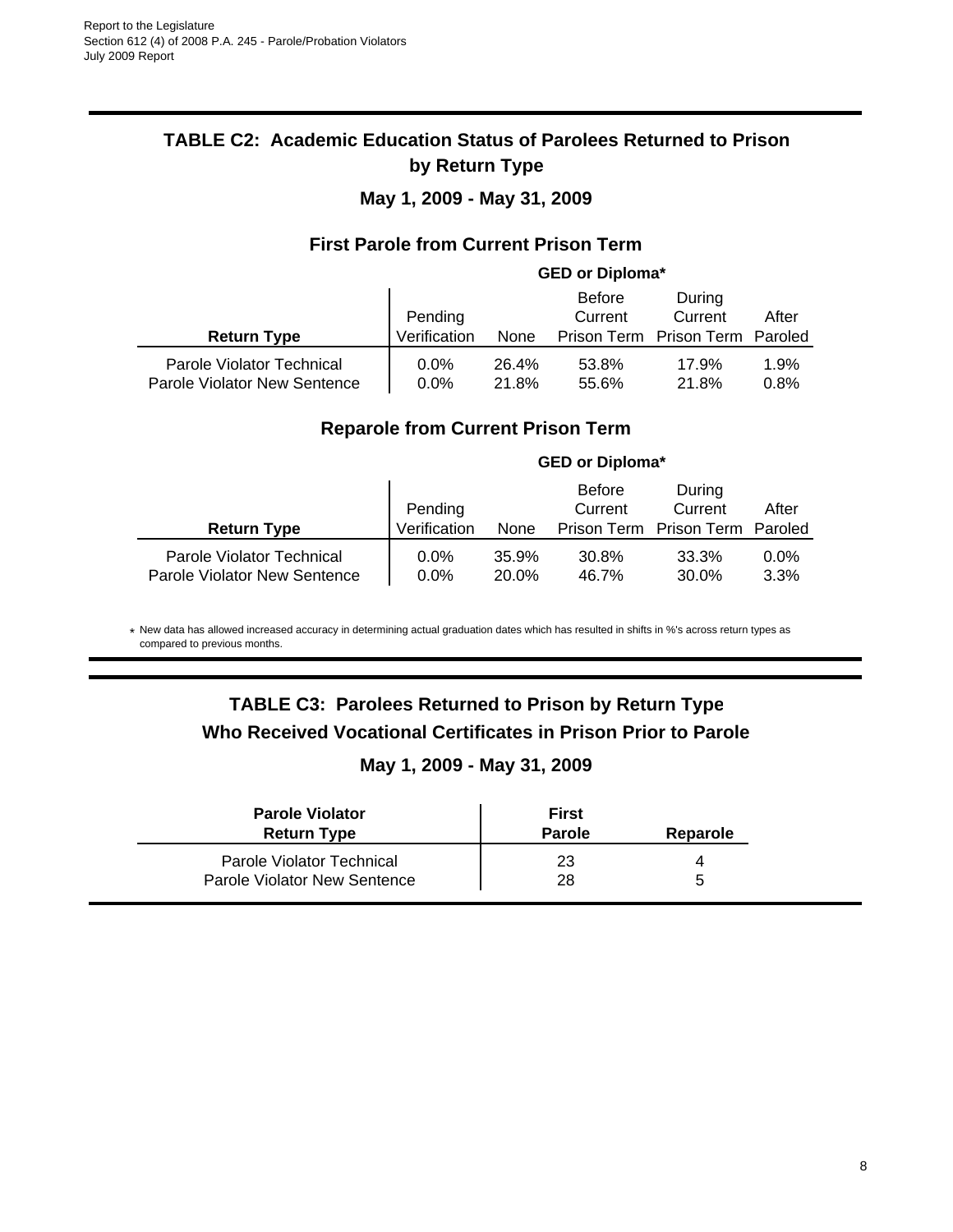# **TABLE D: Parolees Returned to Prison by Return Type By Whether Participated in the Michigan Prisoner ReEntry Initiative\* (MPRI)**

**May 1, 2009 - May 31, 2009**

|                                                                         |             | <b>Not</b>  |            |
|-------------------------------------------------------------------------|-------------|-------------|------------|
| <b>Return Type</b>                                                      | <b>MPRI</b> | <b>MPRI</b> | Total      |
| <b>Parole Violator Technical</b><br><b>Parole Violator New Sentence</b> | 39<br>46    | 67<br>78    | 106<br>124 |
| ั∩tal                                                                   | 85          | 145         | 230        |

## **First Parole from Current Prison Term**

# **Reparole from Current Prison Term**

| <b>Return Type</b>                  | MPRI | <b>Not</b><br><b>MPRI</b> | <sup>-</sup> otal |
|-------------------------------------|------|---------------------------|-------------------|
| <b>Parole Violator Technical</b>    |      | つつ                        | 39                |
| <b>Parole Violator New Sentence</b> | 13   |                           | 30                |
| ⊺otal                               |      |                           | 69                |

\* The number of parolees engaged in the MPRI is increasing as the initiative is gradually brought up to scale statewide.